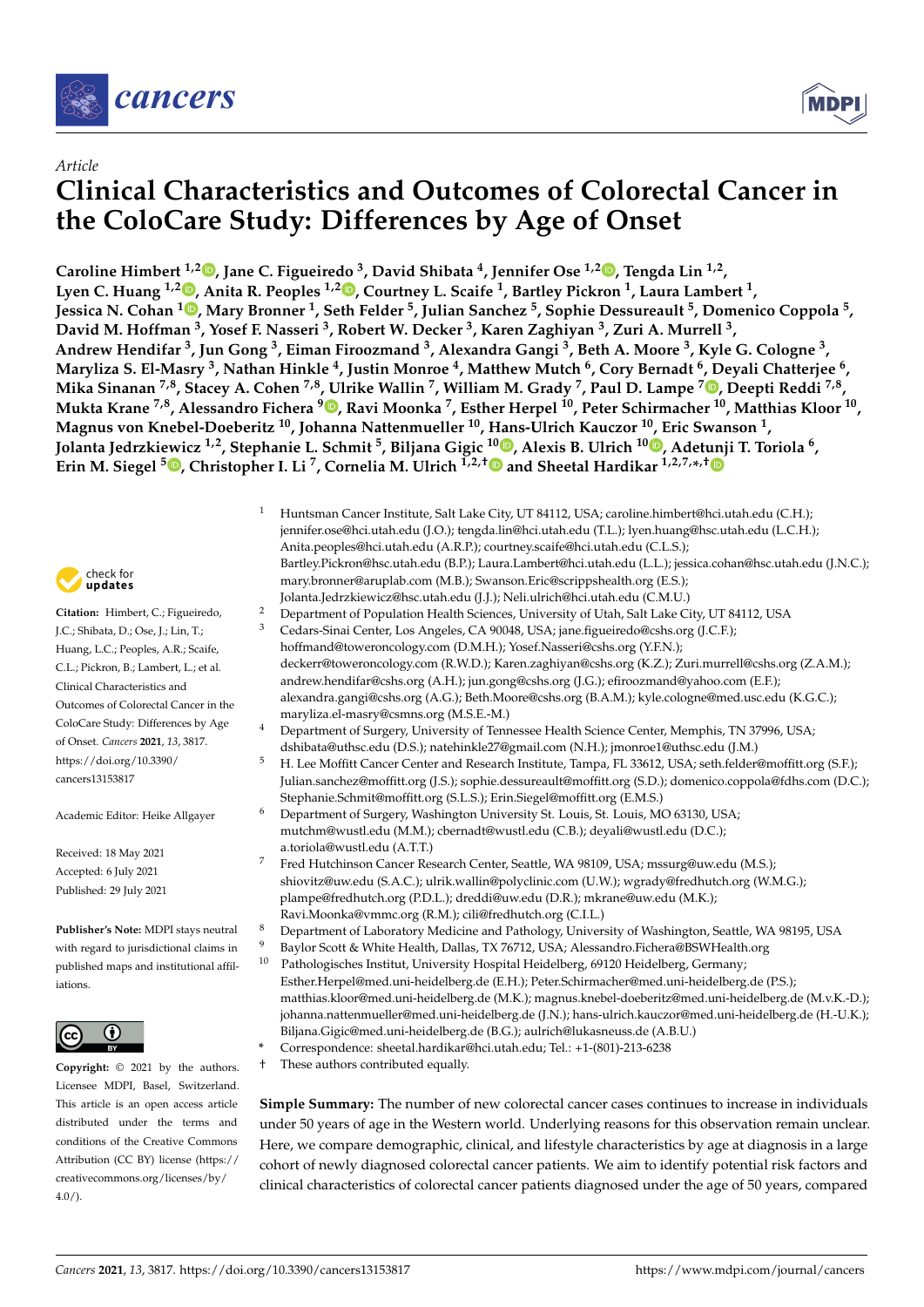to those over 50. The results of this study will help elucidate factors related to colorectal cancer in younger patients, and may help guide future research on colorectal cancer in younger patients.

**Abstract:** Early-onset colorectal cancer has been on the rise in Western populations. Here, we compare patient characteristics between those with early- (<50 years) vs. late-onset ( $\geq$ 50 years) disease in a large multinational cohort of colorectal cancer patients (*n* = 2193). We calculated descriptive statistics and assessed associations of clinicodemographic factors with age of onset using mutually-adjusted logistic regression models. Patients were on average 60 years old, with BMI of 29 kg/m<sup>2</sup>, 52% colon cancers, 21% early-onset, and presented with stage II or III (60%) disease. Early-onset patients presented with more advanced disease (stages III–IV: 63% vs. 51%, respectively), and received more neo and adjuvant treatment compared to late-onset patients, after controlling for stage (odds ratio (OR) (95% confidence interval (CI)) = 2.30 (1.82–3.83) and 2.00 (1.43–2.81), respectively). Early-onset rectal cancer patients across all stages more commonly received neoadjuvant treatment, even when not indicated as the standard of care, e.g., during stage I disease. The odds of early-onset disease were higher among never smokers and lower among overweight patients (1.55 (1.21–1.98) and 0.56 (0.41–0.76), respectively). Patients with early-onset colorectal cancer were more likely to be diagnosed with advanced stage disease, to have received systemic treatments regardless of stage at diagnosis, and were less likely to be ever smokers or overweight.

**Keywords:** early onset; colorectal cancer; cohort; epidemiology

#### **1. Introduction**

An emerging concern in colorectal cancer is the rapidly rising incidence among those under the age of 50 years (early-onset patients) [\[1](#page-11-0)[–3\]](#page-11-1). Since 1990, early-onset colorectal cancer has significantly increased globally and the number of new cases is expected to increase by 140% by the end of 2030 [\[4](#page-11-2)[,5\]](#page-11-3). In response, the American Cancer Society and the United States Preventive Services Task Force (USPSTF) guidelines have been recently updated to advocate for initiating colorectal cancer screening at the age of 45 years [\[6,](#page-11-4)[7\]](#page-11-5). Drivers of the recent increase in early-onset colorectal cancer have yet to be identified, although established modifiable risk factors for late-onset colorectal cancer including diet, obesity, low physical activity, and smoking are potential key players [\[8](#page-11-6)[–11\]](#page-11-7).

Accumulating evidence suggests that distinct biological characteristics and mechanisms underlie the development of early-onset colorectal cancer as compared to colorectal cancer diagnosed among individuals over 50 years old [\[12\]](#page-11-8). Genetic profiles of patients with early-onset colorectal cancer still remain unclear [\[12\]](#page-11-8). About 30% of early-onset cases can be attributed to family history and hereditary conditions, although these are not hypothesized to drive the increasing incidence in this population [\[12\]](#page-11-8). Early-onset colorectal cancers are more likely to be microsatellite stable, and investigators continue to discover chromosomal abnormalities specific to early-onset disease [\[12\]](#page-11-8). Recently, our team has discovered deregulated redox homeostasis as one molecular phenotype of early-onset colorectal cancer patients [\[13\]](#page-11-9). Dysbiosis of the gut microbiome is another hypothesized molecular driver of the early-onset colorectal cancer burden [\[12\]](#page-11-8). External (e.g., stress, antibiotics, diet, etc.) and internal (e.g., inflammation) elements throughout life can alter gut microbiome health and may affect the risk of developing colorectal cancer in early years [\[12\]](#page-11-8). Key pathways within these hypothesized biological mechanisms that are associated with early-onset disease have yet to be discovered [\[12\]](#page-11-8).

To date, clinical recommendations for colorectal cancer treatment do not differ by age of onset [\[14\]](#page-11-10). Yet, prior studies have observed that a more aggressive treatment regimen is generally adopted for early-onset patients as compared to late-onset patients [\[15–](#page-11-11)[18\]](#page-11-12); in particular, an increased use of systemic treatments, including neoadjuvant and adjuvant therapy, are reported. Regardless of tumor stage and treatment regimens, survival among the early-onset patient population seems to be superior to the older population [\[19\]](#page-11-13). Hence,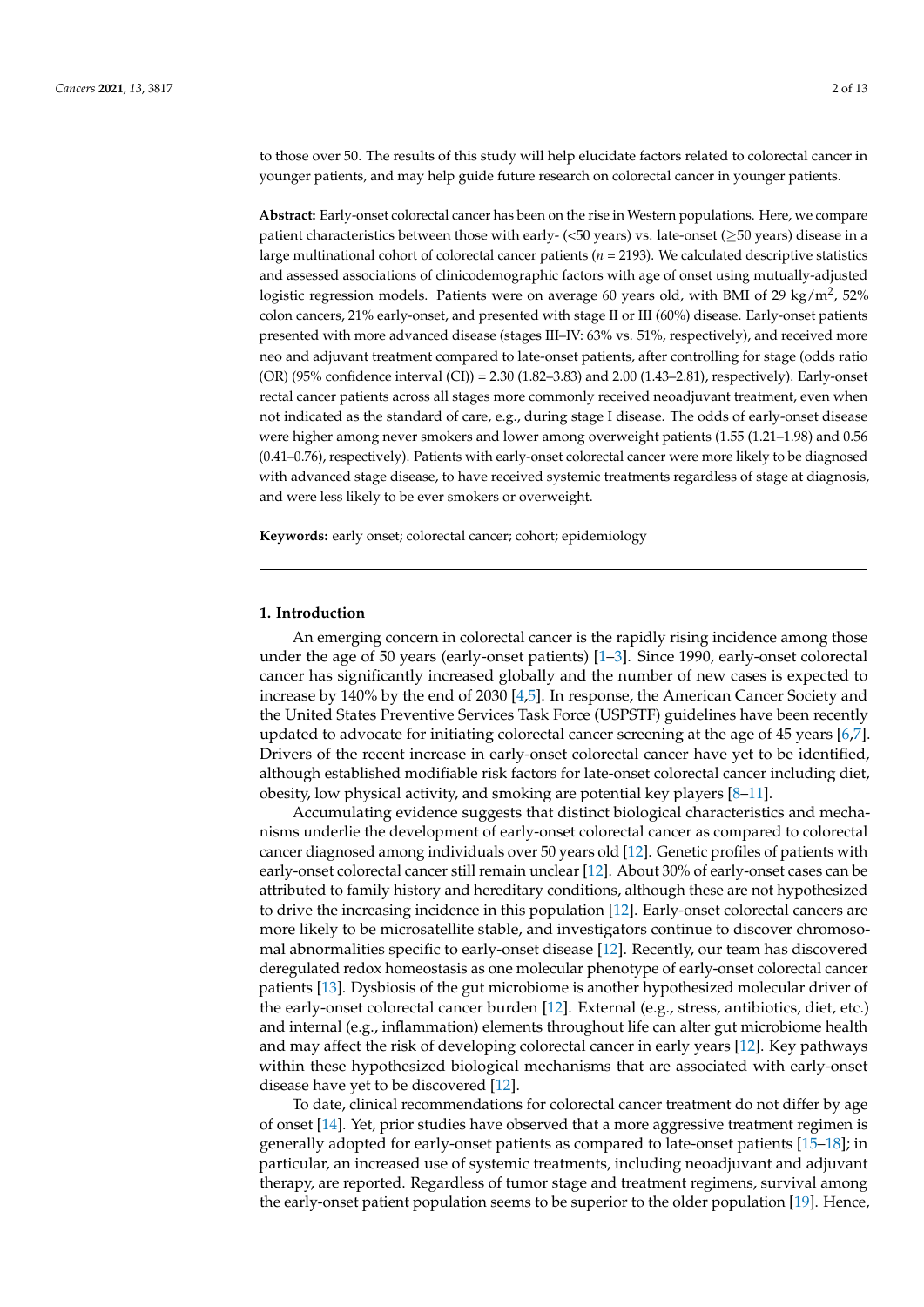whether or not early-onset patients experience a greater benefit and less side effects from these systemic treatments remains unclear [\[15–](#page-11-11)[18\]](#page-11-12).

Here, we describe demographic (age, sex, race, ethnicity), clinical (stage at diagnosis, site, treatment), and lifestyle (smoking status, body mass index (BMI)) characteristics of a large international cohort of prospectively followed patients with colorectal cancer, with the goal of identifying potential risk factors and clinical correlates of early-onset colorectal cancer.

# **2. Materials and Methods**

# *2.1. Study Population*

The design and population of the ColoCare Study [\(www.clinicaltrials.gov](www.clinicaltrials.gov) (accessed on 19 July 2021), Identifier: NCT02328677) have previously been described [\[20–](#page-11-14)[24\]](#page-12-0). Briefly, the ColoCare Study is a multicenter international prospective cohort recruiting patients with newly diagnosed colorectal cancer at any stage (International Classification of Diseases, 10th edition, C18–C20). Patients are recruited at multiple sites in the United States [Fred Hutchinson Cancer Research Center (FHCRC, Seattle, WA, USA); H. Lee Moffitt Cancer Center and Research Institute (Moffitt, Tampa, FL, USA); University of Tennessee Health Science Center (UTHSC, Memphis, TN, USA); Washington University School of Medicine (WUSM, St. Louis, MO, USA); Huntsman Cancer Institute (HCI, Salt Lake City, UT, USA); Cedars-Sinai Medical Center (Cedars, Los Angeles, CA, USA)] and in Germany (University of Heidelberg(HBG, Heidelberg, Germany)).

In the current analysis, we report data on  $n = 2193$  men and women recruited in the ColoCare Study cohort from December 2009 through to March 2020, with detailed data from questionnaires and medical chart abstractions. The study was approved by the Institutional Review Boards of the respective recruitment sites, and all patients provided written informed consent.

#### *2.2. Data Collection*

Questionnaires administered at study enrollment (baseline) assessed demographic (age at diagnosis, sex, race/ethnicity) and behavioral (smoking, BMI) characteristics. Clinical characteristics including stage at diagnosis and primary tumor site, recurrence, vital status, and adjuvant and neoadjuvant treatment were abstracted from medical records.

#### *2.3. Data Elements*

Demographic characteristics: Patients were categorized by age of onset (<50 and ≥50 years) at the time of diagnosis, ethnicity (Hispanic and non-Hispanic) and race (White, African American, and other, which includes Asians, Native Hawaiians, Native Americans, and patients reporting belonging to more than one race).

Tumor and clinical characteristics: Patients were grouped by stage at diagnosis (0, I, II, III, IV—before receipt of any neoadjuvant treatment), tumor site based on ICD-10 codes (colon = C18.0–C18.9; rectum = C19.9, C20.9, C21.8), recurrence status at 2 years after surgery ("yes" = had recurrence, "no" = no recurrence), vital status ("alive", "deceased"), and neo (rectal cancers only) and/or adjuvant treatment ("yes" = received neo/adjuvant treatment, "no" = did not receive neo/adjuvant treatment).

Behavioral characteristics: Patients were categorized by their smoking behavior (current, former, never smoker). BMI was computed using anthropometric measurements  $\frac{1}{\text{kg/m}^2}$ ). BMI categories were computed following the World Health Organization (WHO) categorization (underweight:  $\leq$ 18.5 kg/m<sup>2</sup>, normal weight: >18.5 to <25 kg/m<sup>2</sup>, overweight:  $\geq$ 25 kg/m $^2$  to <30 kg/m $^2$ , obese:  $\geq$ 30 kg/m $^2$ ).

## *2.4. Statistical Analyses*

Mean and standard deviation (SD) values were calculated for continuous variables (age, BMI). Frequencies and percentages were calculated for categorical variables (age of onset, sex, race, ethnicity, tumor stage, tumor site, recurrence, vital status, neoadjuvant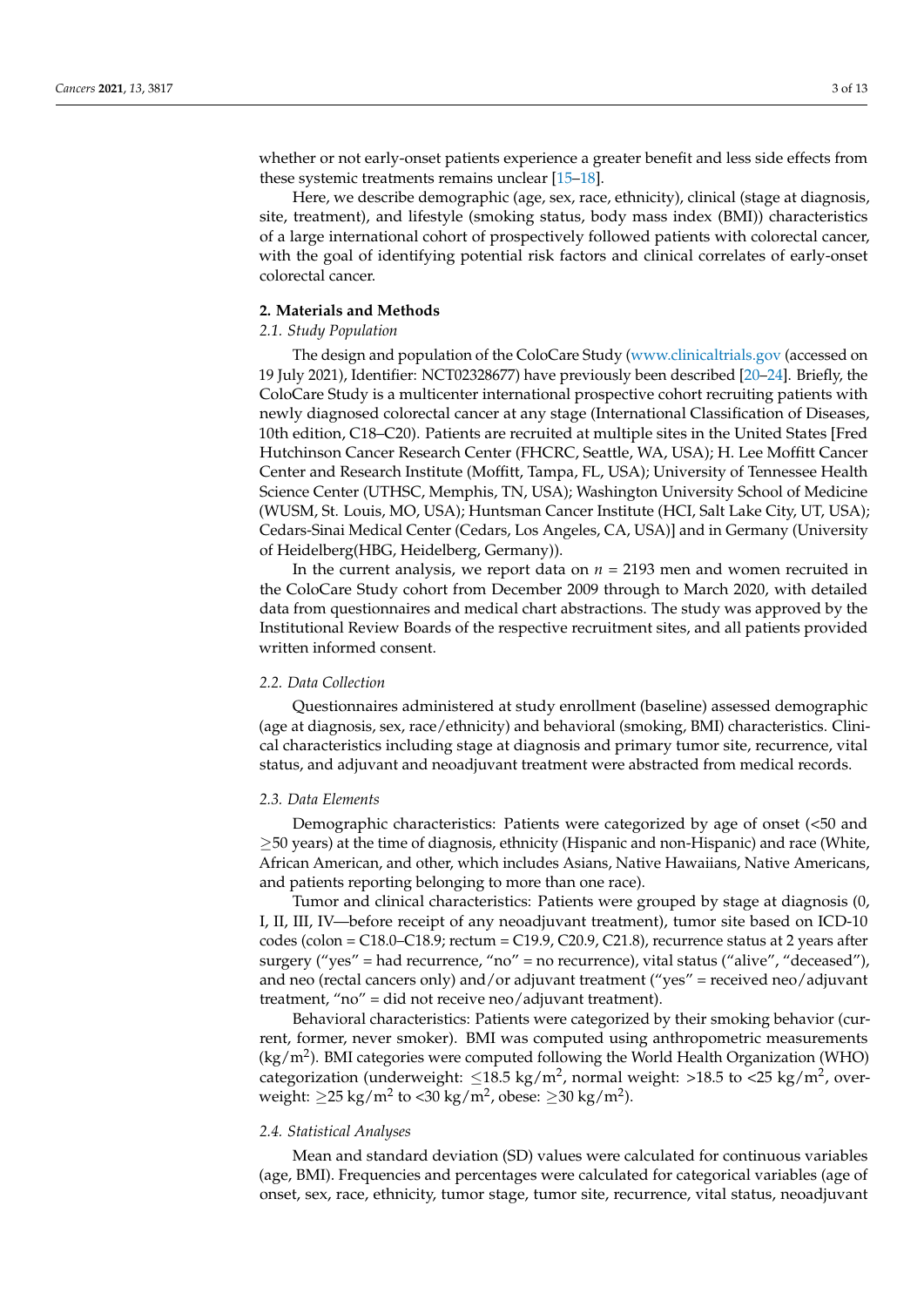and adjuvant treatment, smoking, BMI categories). Clinical characteristics were compared by age of onset (early- vs. late-onset) and tumor site. Furthermore, we also compared the clinical characteristics by tumor site within age groups. We have currently modeled all missing data as a separate category in our statistical models.

Multivariate logistic regression models (odds ratio (OR) and 95% confidence interval (95% CI)) were computed to assess the independent associations of stage at diagnosis, tumor treatment (neoadjuvant (rectal cancer patients only) and adjuvant), smoking, and BMI categories with age of onset. The primary outcome was early-onset colorectal cancer in each model. ORs and 95% CI were computed for three models: (1) adjusted for sex and race; (2) adjusted for sex, race, tumor site, and stage at diagnosis; and (3) adjusted for sex, race, tumor site, stage at diagnosis, smoking, BMI, and study site, respectively. These variables were parameterized as outlined above. Some studies have suggested a varying risk for intermediate onset colorectal cancers [\[25\]](#page-12-1); therefore, subgroup analyses were conducted categorizing patients into early- (<50 years), intermediate (50–55 years), and late-onset (>55 years). All statistical analyses were performed using SAS (Version 9.4, SAS, Cary, NC, USA) software.

### **3. Results**

Patient characteristics, overall and by age of onset, are summarized in Table [1.](#page-4-0) Overall, 82% of patients were recruited at one of the American sites, while 18% were recruited in Germany. Fifty-seven percent were male, and the mean age was 60 years (SD  $\pm$  13 years). The majority of the cohort reported being non-Hispanic (93%) and White (87%). Of note, the initial recruitment into the ColoCare Study occurred in Germany, and the entire 18% of our German cohort was European White, impacting the overall racial/ethnic distribution. Overall, there were approximately equal numbers of colon and rectal cancers (52% vs. 47%, respectively). Study participants were diagnosed predominantly with stage II or III (60%) colorectal cancers. In a subset with detailed treatment information abstracted (75% of the cohort), 34% and 43% of the study population received neoadjuvant and/or adjuvant treatments, respectively. At the time of this analysis, 20% were deceased, and 15% had experienced a colorectal cancer recurrence. A larger proportion of patients were never smokers (40%), and overweight or obese (60%); the mean BMI of the cohort was  $28.6 \text{ kg/m}^2 \ (\pm 6 \text{ kg/m}^2).$ 

Twenty-one percent (*n* = 459) of patients were diagnosed with early-onset colorectal cancer (Table [1\)](#page-4-0). Early-onset colorectal cancer patients were more likely to be of Hispanic ethnicity compared to late-onset patients (8% vs. 4%), with no differences by race or sex. Early-onset patients were more likely to be diagnosed at a more advanced stage (III or IV) (early-onset: stage III: 40%, stage IV: 23%; late-onset: stage III: 34%, stage IV: 17%). They were also more likely to receive adjuvant and/or neoadjuvant treatment (neoadjuvant: 84% vs. 68%, adjuvant: 50% vs. 41% in early-onset compared to late-onset patients, respectively). A lower proportion of early-onset cancers were deceased at the time of the current analyses (14% vs. 21% early- vs. late-onset patients, respectively), while the proportion of recurrence was about 15% in both groups. Early-onset patients were less likely to be overweight (25%) or obese (28%) as compared to late-onset patients (36% and 32%, respectively), while the proportion of underweight patients was higher in early- vs. late-onset cancers (16% vs. 7%). Patients diagnosed with early-onset cancers were more likely to be never smokers (45%) in comparison with late-onset colorectal cancers (39%).

Table [2](#page-5-0) summarizes patient characteristics comparing early- and late-onset patients by tumor site. When further categorized by tumor site, the cohort consisted of 18% earlyonset and 82% late-onset colon cancers, and 21% early-onset and 79% late-onset rectal cancer patients. Forty-nine percent of early-onset patients were diagnosed with colon cancers as compared to 54% of late-onset patients, while 51% of early-onset patients were rectal cancers as compared to 46% of late-onset patients. The proportion of women was slightly higher among early-onset (51%) compared to late-onset colon cancer patients (47%). Early-onset rectal cancer patients had a slightly lower proportion of deceased patients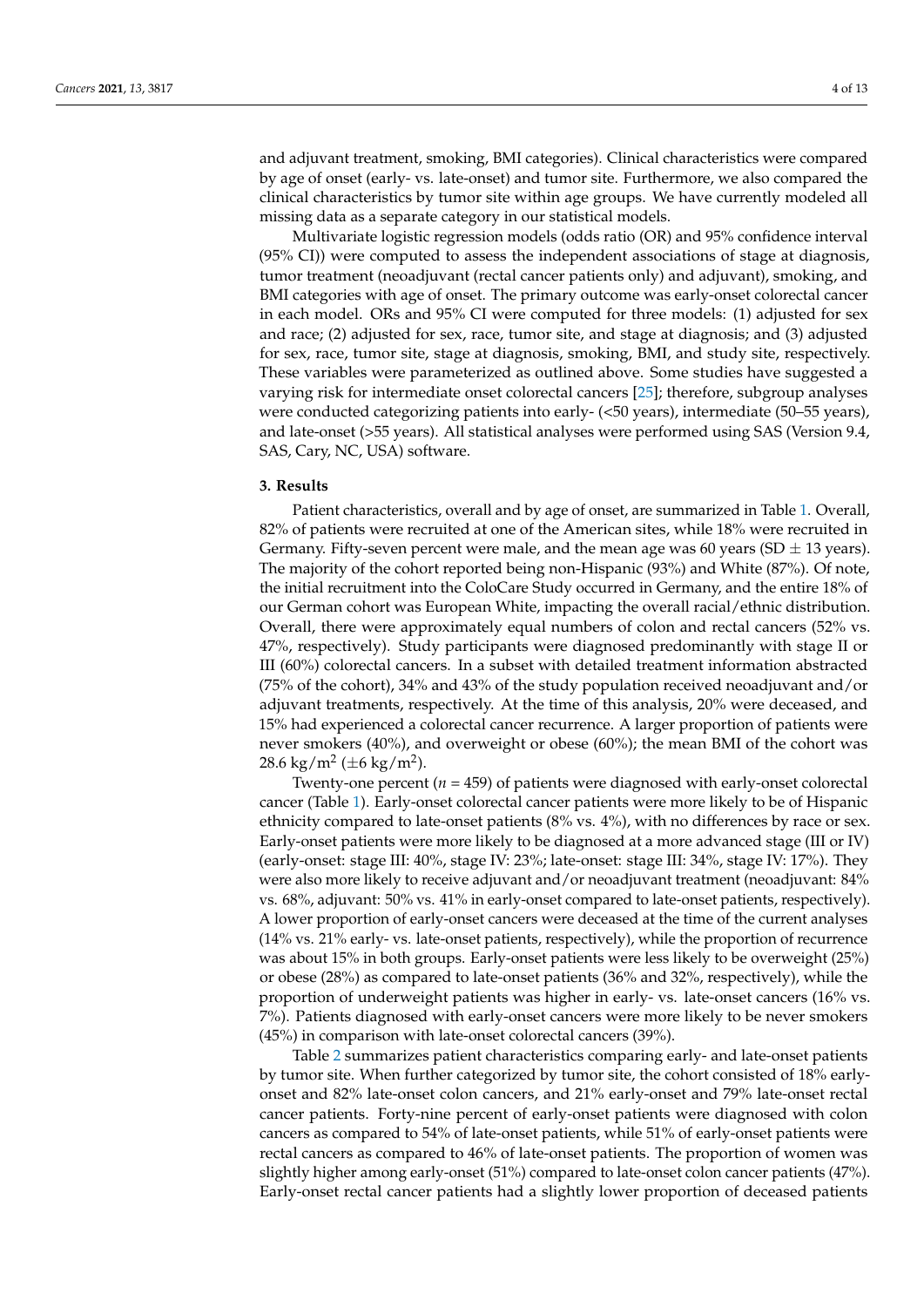compared to late-onset rectal cancer patients (11% vs. 20%). Among early-onset patients, the proportion of current and former smokers was higher among patients with rectal cancer compared to those with colon cancer (42% vs. 29%).

<span id="page-4-0"></span>

|                          |                     | Early-Onset<br><b>Colorectal Cancer</b><br>( <b>50</b> Years)<br>$(n = 459)$ |                                    | Late-Onset<br><b>Colorectal Cancer</b><br>$($ >50 Years $)$<br>$(n = 1734)$ |                | <b>Total</b><br>$(n = 2193)$ |                |
|--------------------------|---------------------|------------------------------------------------------------------------------|------------------------------------|-----------------------------------------------------------------------------|----------------|------------------------------|----------------|
|                          |                     | $\pmb{n}$                                                                    | 21%                                | $\boldsymbol{n}$                                                            | 79%            | $\pmb{n}$                    | $\%$           |
|                          |                     |                                                                              | Demographic Characteristics        |                                                                             |                |                              |                |
|                          | Male                | 252                                                                          | 55                                 | 1000                                                                        | 58             | 1293                         | 57             |
| Sex                      | Female              | 207                                                                          | 45                                 | 734                                                                         | 42             | 941                          | 43             |
|                          | Hispanic            | 35                                                                           | 8                                  | 63                                                                          | $\overline{4}$ | 98                           | $\overline{4}$ |
| Ethnicity                | Non-<br>Hispanic    | 409                                                                          | 89                                 | 1649                                                                        | 95             | 2058                         | 94             |
|                          | White               | 386                                                                          | 84                                 | 1528                                                                        | 88             | 1914                         | 87             |
| Race                     | African<br>American | 28                                                                           | 6                                  | 114                                                                         | 7              | 142                          | 6              |
|                          | Other <sup>*</sup>  | 36                                                                           | 8                                  | 80                                                                          | 5              | 66                           | 6              |
|                          |                     |                                                                              | Tumor and Clinical Characteristics |                                                                             |                |                              |                |
|                          | $\boldsymbol{0}$    | 7                                                                            | $\overline{2}$                     | 61                                                                          | $\overline{4}$ | 68                           | 3              |
| Stage at diagnosis       | $\rm I$             | 50                                                                           | $11\,$                             | 322                                                                         | 19             | 372                          | 17             |
|                          | $\rm II$            | 93                                                                           | $20\,$                             | 436                                                                         | 25             | 529                          | 24             |
|                          | $\rm III$           | 185                                                                          | 40                                 | 597                                                                         | 34             | 782                          | 36             |
|                          | IV                  | 107                                                                          | 23                                 | 291                                                                         | 17             | 398                          | 18             |
|                          | Colon               | 209                                                                          | 45                                 | 933                                                                         | 54             | 1142                         | 52             |
|                          | Rectum              | 219                                                                          | $\rm 48$                           | 799                                                                         | 46             | 1018                         | 47             |
|                          | Yes                 | 67                                                                           | 14                                 | 252                                                                         | 15             | 320                          | 15             |
| Tumor site<br>Recurrence | No                  | 261                                                                          | 57                                 | 1134                                                                        | 65             | 1395                         | 63             |
|                          | Alive               | 392                                                                          | 85                                 | 1365                                                                        | 79             | 428                          | 20             |
| Vital status             | Deceased            | 64                                                                           | 14                                 | 364                                                                         | 21             | 1757                         | 80             |
| Neoadjuvant Treatment    | Yes-Total           | 159                                                                          | 84                                 | 437                                                                         | 68             | 596                          | 72             |
| (rectal only)            | No                  | 30                                                                           | 16                                 | 201                                                                         | 32             | 231                          | $28\,$         |
|                          | Yes-Total           | 232                                                                          | 50                                 | 704                                                                         | 41             | 936                          | 43             |
| Adjuvant treatment       | No                  | 94                                                                           | 21                                 | 577                                                                         | 33             | 671                          | 31             |
|                          |                     |                                                                              | <b>Behavioral Characteristics</b>  |                                                                             |                |                              |                |
|                          | Current             | 64                                                                           | 14                                 | 208                                                                         | 12             | 272                          | 12             |
| Smoking                  | Former              | 95                                                                           | 21                                 | 638                                                                         | 37             | 733                          | 33             |
|                          | ${\hbox{Never}}$    | 207                                                                          | $45\,$                             | 679                                                                         | 39             | 886                          | $40\,$         |
| BMI, mean (SD)           |                     | 28(7)                                                                        |                                    | 29(6)                                                                       |                | 29(6)                        |                |
|                          | Underweight         | 62                                                                           | $13\,$                             | 95                                                                          | 5              | 195                          | $\overline{9}$ |
| <b>BMI</b> categories    | Normal<br>weight    | 142                                                                          | 31                                 | 434                                                                         | 25             | 576                          | 26             |
|                          | Overweight          | 116                                                                          | 25                                 | 617                                                                         | $36\,$         | 733                          | 33             |
|                          | Obese               | 128                                                                          | $28\,$                             | $561\,$                                                                     | $32\,$         | 689                          | $31\,$         |

Table 1. Demographic, tumor, treatment, and behavior characteristics of the ColoCare Study cohort by age of onset <sup>A</sup>.

\* "Other" includes Asians, Native Hawaiians, Native Americans, and patients reporting belonging to more than one race. <sup>A</sup> Data has not yet been abstracted on  $n = 37$  (2%) for ethnicity,  $n = 21$  (1%) for race,  $n = 56$  (3%) for tumor stage,  $n = 44$  (2%) for tumor site,  $n = 478$  (22%) for recurrence,  $n = 8$  (0.3%) for vital status,  $n = 621$  (27%) for receipt of neoadjuvant treatment,  $n = 585$  (26%) for receipt of adjuvant treatment, *n* = 302 (14%) for smoking, and *n* = 157 (7%) for BMI.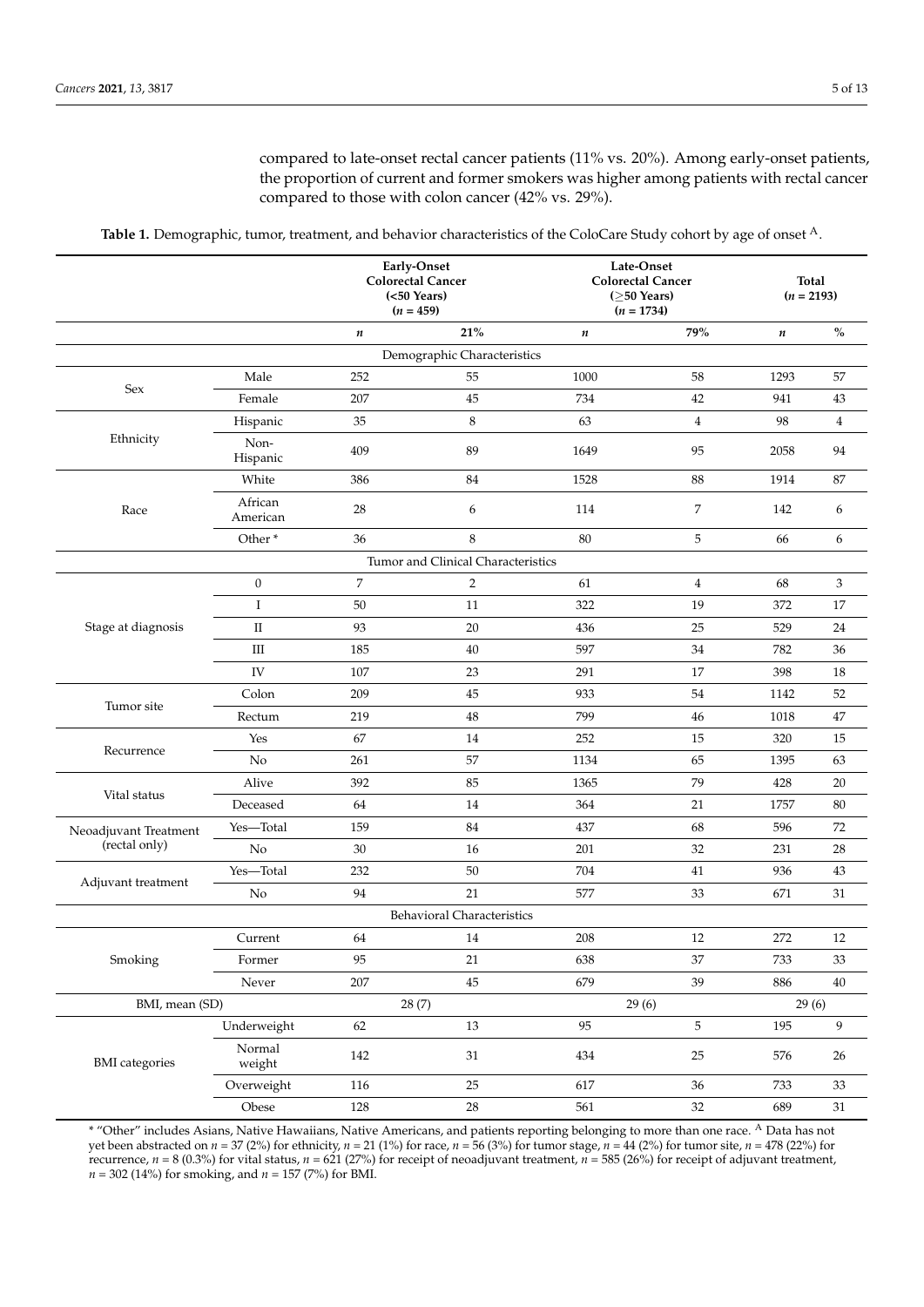<span id="page-5-0"></span>

|                         |                     | Colon Cancer ( $n = 1142$ )                             |                                    |                                   | Rectal Cancer ( $n = 1018$ )                |                           |                |                  |                                    |
|-------------------------|---------------------|---------------------------------------------------------|------------------------------------|-----------------------------------|---------------------------------------------|---------------------------|----------------|------------------|------------------------------------|
|                         |                     | Early-Onset<br>Late-Onset<br>$(n = 209)$<br>$(n = 933)$ |                                    | $(n = 219)$                       | Early-Onset                                 | Late-Onset<br>$(n = 799)$ |                |                  |                                    |
|                         |                     | n                                                       | $\frac{1}{2}$                      | $\boldsymbol{n}$                  | $\mathbf{O}_{\!\!/\!\mathbf{O}}^{\!\prime}$ | n                         | $\%$           | $\boldsymbol{n}$ | $\mathbf{O}_{\mathbf{O}}^{\prime}$ |
|                         |                     |                                                         |                                    | Demographic Characteristics       |                                             |                           |                |                  |                                    |
|                         | Male                | 103                                                     | 49                                 | 434                               | 47                                          | 132                       | 60             | 500              | 63                                 |
| Sex                     | Female              | 106                                                     | 51                                 | 499                               | 53                                          | 87                        | $40\,$         | 299              | 37                                 |
|                         | Hispanic            | 15                                                      | $\overline{7}$                     | 36                                | $\overline{4}$                              | 19                        | 9              | 27               | 3                                  |
| Ethnicity               | Non-<br>Hispanic    | 190                                                     | 91                                 | 882                               | 94                                          | 193                       | 88             | 765              | 96                                 |
|                         | White               | 167                                                     | 80                                 | 804                               | 86                                          | 189                       | 86             | 722              | 90                                 |
| Race                    | African<br>American | $18\,$                                                  | 9                                  | 80                                | 9                                           | $10\,$                    | 5              | 34               | $\overline{4}$                     |
|                         | Other <sup>*</sup>  | 19                                                      | $\overline{7}$                     | 43                                | 5                                           | 16                        | $\overline{7}$ | 37               | 5                                  |
|                         |                     |                                                         | Tumor and Clinical Characteristics |                                   |                                             |                           |                |                  |                                    |
|                         | $\boldsymbol{0}$    | 5                                                       | $\overline{2}$                     | 31                                | $\overline{4}$                              | $\overline{2}$            | $\mathbf{1}$   | 30               | $\overline{4}$                     |
|                         | $\bf I$             | 27                                                      | 13                                 | 191                               | 20                                          | 18                        | 8              | 130              | 16                                 |
| Stage at diagnosis      | $\rm II$            | 42                                                      | 20                                 | 255                               | 27                                          | 45                        | 21             | 181              | 23                                 |
|                         | Ш                   | 65                                                      | 31                                 | 259                               | 28                                          | 113                       | 52             | 228              | $42\,$                             |
|                         | IV                  | 65                                                      | 31                                 | 183                               | 20                                          | 38                        | 17             | 108              | $14\,$                             |
|                         | Yes                 | $34\,$                                                  | 16                                 | 626                               | 67                                          | 33                        | 15             | 507              | 63                                 |
| Recurrence              | No                  | 119                                                     | 57                                 | 134                               | 14                                          | 142                       | 65             | 119              | 15                                 |
|                         | Alive               | 171                                                     | 82                                 | 721                               | 77                                          | 193                       | 88             | 642              | $80\,$                             |
| Vital status            | Deceased            | 38                                                      | 18                                 | 207                               | 22                                          | 25                        | $11\,$         | 157              | $20\,$                             |
| Neoadjuvant             | Yes                 | $\blacksquare$                                          | $\overline{\phantom{a}}$           | $\overline{\phantom{a}}$          | $\equiv$                                    | 159                       | $84\,$         | 437              | 68                                 |
| treatment (rectal only) | No                  | $\qquad \qquad \blacksquare$                            | $\overline{\phantom{a}}$           | $\overline{\phantom{a}}$          | $\overline{\phantom{a}}$                    | 30                        | 16             | 201              | 32                                 |
| Adjuvant treatment *    | Yes                 | 108                                                     | 52                                 | 362                               | 39                                          | 124                       | 57             | 342              | $43\,$                             |
|                         | No                  | 47                                                      | 22                                 | 333                               | 36                                          | 47                        | 22             | 242              | $30\,$                             |
|                         |                     |                                                         |                                    | <b>Behavioral Characteristics</b> |                                             |                           |                |                  |                                    |
|                         | Current             | 21                                                      | $10\,$                             | 91                                | $10\,$                                      | 39                        | 18             | 117              | 15                                 |
| Smoking                 | Former              | 40                                                      | 19                                 | 342                               | 37                                          | 52                        | 24             | 296              | 37                                 |
|                         | Never               | 104                                                     | 50                                 | 372                               | $40\,$                                      | 95                        | 43             | 307              | $38\,$                             |
| BMI, mean (SD)          |                     |                                                         | 29(8)                              |                                   | 29(6)                                       | 28(6)                     |                | 28(6)            |                                    |
|                         | Underweight         | $\overline{2}$                                          | $\mathbf{1}$                       | 15                                | 2                                           | $\,8\,$                   | $\overline{4}$ | 12               | $\mathbf{2}$                       |
| <b>BMI</b> categories   | Normal<br>weight    | $72\,$                                                  | $34\,$                             | 231                               | 25                                          | 68                        | 31             | 203              | $25\,$                             |
|                         | Overweight          | 48                                                      | 23                                 | 316                               | 34                                          | 63                        | 29             | 301              | 38                                 |
|                         | Obese               | 62                                                      | $30\,$                             | 327                               | 35                                          | 63                        | 29             | 233              | 29                                 |
|                         |                     |                                                         |                                    |                                   |                                             |                           |                |                  |                                    |

Table 2. Frequencies and percentages of patient, tumor, and behavior characteristics by tumor site and age of onset <sup>A</sup>.

\* "Other" includes Asians, Native Hawaiians, Native Americans, and patients reporting belonging to more than one race. <sup>A</sup> Data has not yet been abstracted on *n* = 37 (2%) for ethnicity, *n* = 21 (1%) for race, *n* = 44 (0.2%) for tumor stage, *n* = 478 (22%) for recurrence, *n* = 8 (0.3%) for vital status, *n* = 191 (19%) for neoadjuvant treatment, *n* = 585 (26%) for adjuvant treatment, *n* = 302 (14%) for smoking, and *n* = 50 (6%) for BMI.

> Regardless of tumor site, early-onset patients were more likely to receive neoadjuvant and/or adjuvant treatments. Table [3](#page-6-0) compares proportions of early- vs. late-onset colon cancer patients receiving adjuvant treatment by stage at diagnosis. A higher proportion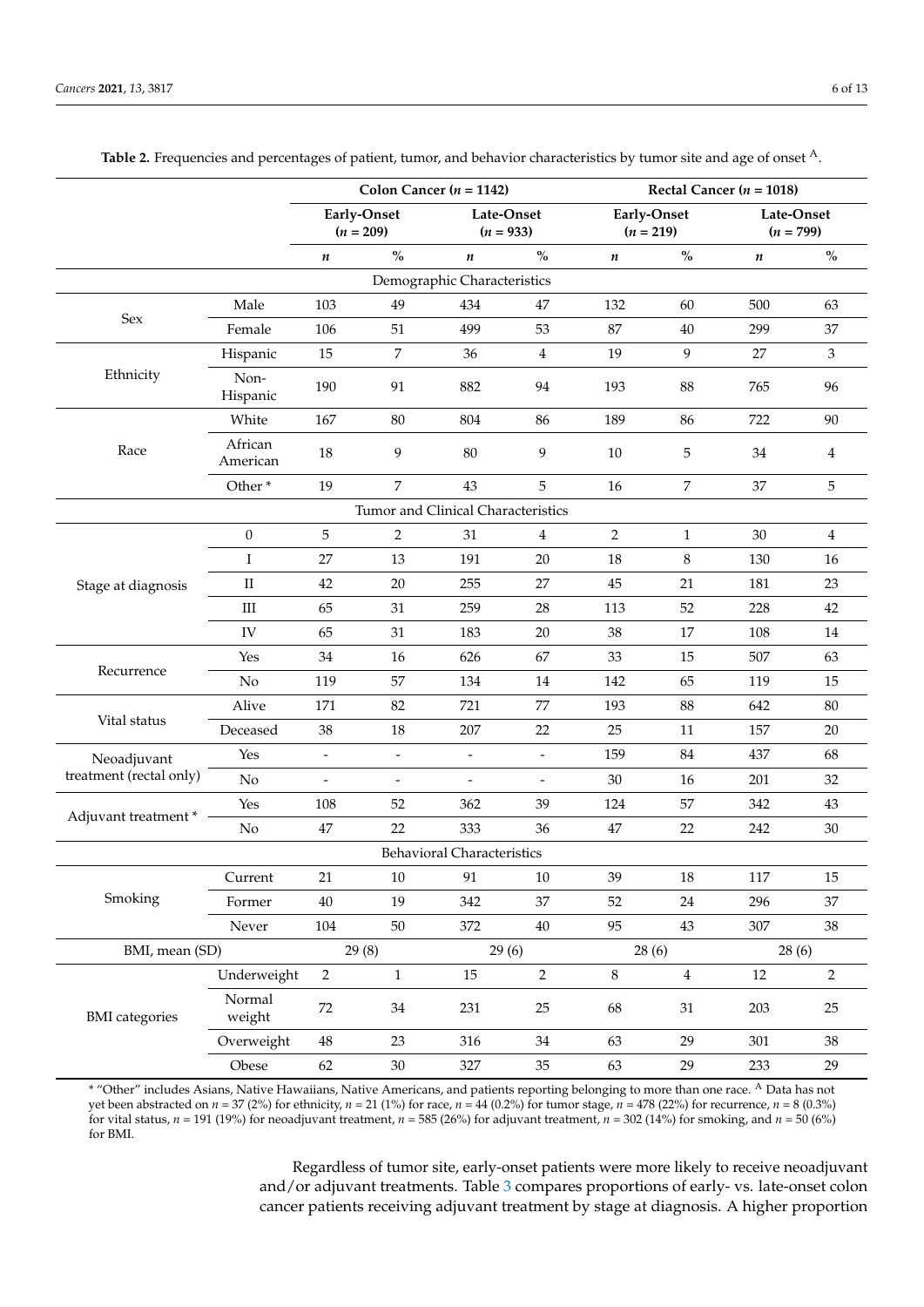of stage II and III early-onset colon cancer patients received adjuvant treatment (45% and 90%, respectively) as compared to late-onset colon cancer patients (27% and 85%, respectively). Table [4](#page-6-1) compares proportions of early- vs. late-onset rectal cancer patients receiving neoadjuvant and adjuvant treatment by stage at diagnosis. A slightly higher proportion of early-onset stage I rectal cancer patients received neoadjuvant treatment (40% vs. 32%). Overall, a higher proportion of early-onset rectal cancer patients tend to receive neoadjuvant treatment as compared to late-onset rectal cancer patients (stage I: 40% vs. 32%, stage II: 82% vs. 71%, stage III: 91% vs. 79%, stage IV: 85% vs. 76%), even when such treatment may not be clinically indicated, e.g., for stage I rectal cancer patients where neoadjuvant treatment is not the standard of care. Similar observations were observed for adjuvant treatment among rectal cancer patients.

**Table 3.** Proportion of early- and late-onset colon cancer patients receiving adjuvant treatment by stage at diagnosis.

<span id="page-6-0"></span>

|                              |         | <b>Early-Onset Rectal Cancer</b>            | Late-Onset Rectal Cancer                      |         |                                             |                                               |
|------------------------------|---------|---------------------------------------------|-----------------------------------------------|---------|---------------------------------------------|-----------------------------------------------|
| Stage at<br><b>Diagnosis</b> | Total n | Received<br>Neoadjuvant<br><b>Treatment</b> | % Received<br>Neoadjuvant<br><b>Treatment</b> | Total n | Received<br>Neoadjuvant<br><b>Treatment</b> | % Received<br>Neoadjuvant<br><b>Treatment</b> |
| Stage I                      | 13      |                                             |                                               | 118     | 5                                           | 0.4                                           |
| Stage II                     | 31      | 14                                          | 45                                            | 179     | 49                                          | 27                                            |
| Stage III                    | 60      | 54                                          | 90                                            | 233     | 195                                         | 85                                            |
| Stage IV                     | 49      | 39                                          | 80                                            | 154     | 112                                         | 73                                            |

<span id="page-6-1"></span>**Table 4.** Proportion of early- and late-onset rectal cancer patients receiving neoadjuvant and adjuvant treatment by stage at diagnosis (i.e., before the receipt of any neoadjuvant treatment).

|                       |           | <b>Early-Onset Rectal Cancer</b>            | Late-Onset Rectal Cancer                      |           |                                             |                                               |  |
|-----------------------|-----------|---------------------------------------------|-----------------------------------------------|-----------|---------------------------------------------|-----------------------------------------------|--|
| Stage at<br>Diagnosis | Total n   | Received<br>Neoadjuvant<br><b>Treatment</b> | % Received<br>Neoadjuvant<br><b>Treatment</b> | Total n   | Received<br>Neoadjuvant<br><b>Treatment</b> | % Received<br>Neoadjuvant<br><b>Treatment</b> |  |
| Stage I               | 10        | 4                                           | 40                                            | 81        | 26                                          | 32                                            |  |
| Stage II              | 39        | 32                                          | 82                                            | 153       | 109                                         | 71                                            |  |
| Stage III             | 101       | 92                                          | 91                                            | 297       | 230                                         | 79                                            |  |
| Stage IV              | 34        | 29                                          | 85                                            | 90        | 68                                          | 76                                            |  |
|                       | Total $n$ | Received<br>adjuvant<br>treatment           | % Received<br>adjuvant<br>treatment           | Total $n$ | Received<br>adjuvant<br>treatment           | % received<br>adjuvant<br>treatment           |  |
| Stage I               | 9         | $\overline{2}$                              | 22                                            | 77        | 16                                          | 21                                            |  |
| Stage II              | 36        | 28                                          | 78                                            | 136       | 77                                          | 57                                            |  |
| Stage III             | 94        | 69                                          | 73                                            | 273       | 187                                         | 68                                            |  |
| Stage IV              | 27        | 19                                          | 70                                            | 82        | 59                                          | 72                                            |  |

Table [5](#page-7-0) summarizes the results of adjusted logistic regression models assessing associations between patients with early-onset colorectal cancer and stage at diagnosis, tumor treatment (neoadjuvant, adjuvant), smoking, and BMI categories. All the results described below are from a model (Model 3) which is mutually adjusted for sex, race, tumor site, stage at diagnosis, BMI, smoking, and study site. The odds of being diagnosed with a more advanced stage for early-onset patients was approximately two times that of lateonset patients (stage III: 1.99 (1.39–2.87), stage IV: 2.50 (1.69–3.72)). Among rectal cancer patients, the odds of receiving neoadjuvant treatment was 2.31-fold (1.43–3.70) higher for early-onset compared to late-onset patients. Similar results were observed for adjuvant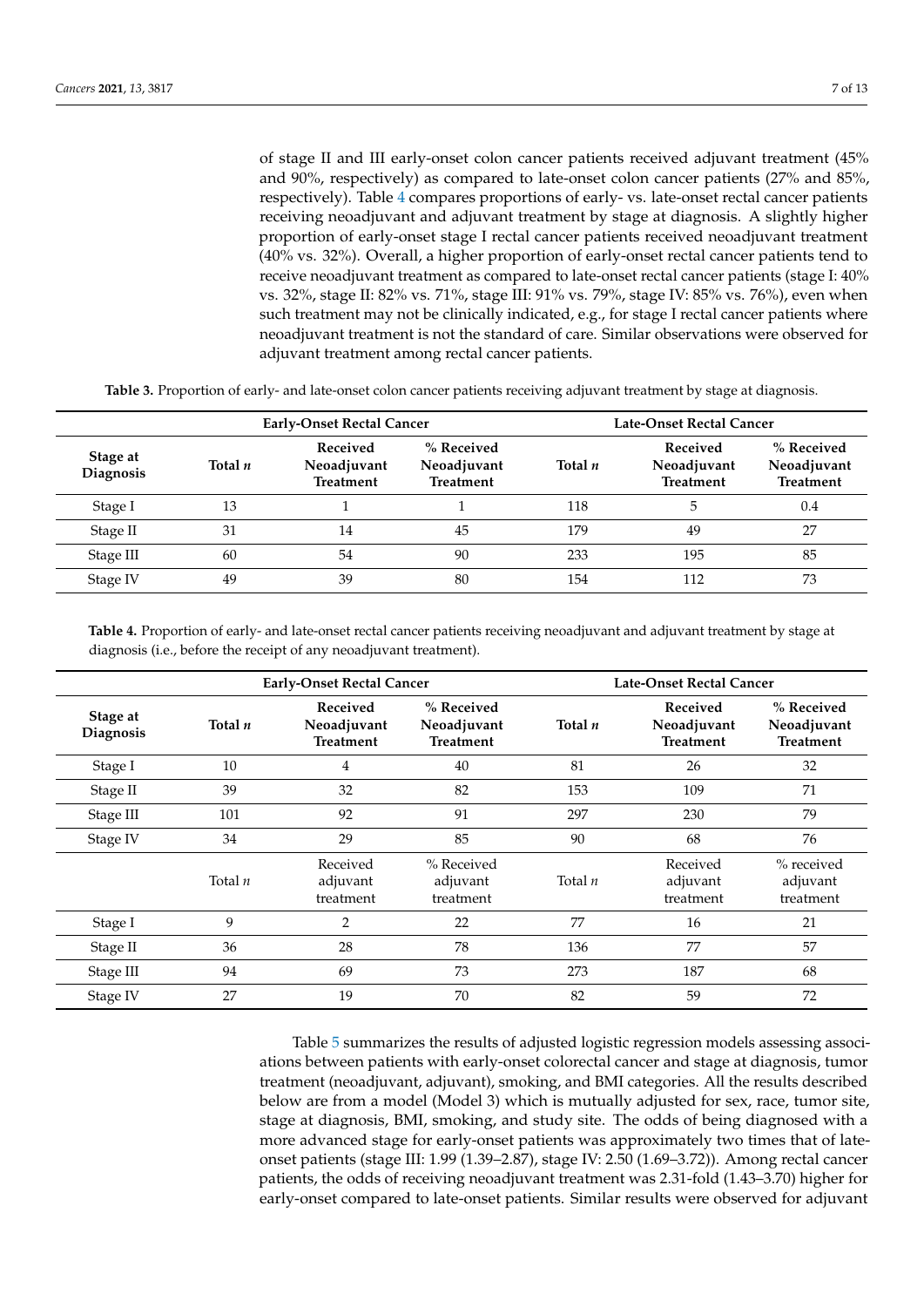treatment. Early-onset colorectal cancer patients were less likely to be overweight and obese compared to patients with late-onset colorectal cancer (OR (95% CI) comparing earlyto late-onset =  $0.56$  ( $0.41$ – $0.76$ ) and  $0.66$  ( $0.48$ – $0.90$ ), for overweight and obese patients, respectively). Early-onset patients were more likely to be never smokers compared to late-onset patients (OR (95% CI) = 1.55 (1.21–1.98)).

<span id="page-7-0"></span>**Table 5.** Logistic regression OR (95% confidence interval) comparing tumor, clinical, and behavioral characteristics between early- vs. late-onset colorectal cancer patients.

| <b>Exposure Variable</b>          |                  | <b>Age of Onset</b><br>N |     | Model 1 <sup>a</sup>    | Model 2 <sup>b</sup>    | Model 3 c               |  |
|-----------------------------------|------------------|--------------------------|-----|-------------------------|-------------------------|-------------------------|--|
|                                   |                  | Early<br>Late            |     |                         |                         |                         |  |
| Neoadjuvant                       | No               | 134                      | 721 | 1.00                    | 1.00                    | 1.00                    |  |
| treatment<br>(rectal cancer only) | Yes              | 319                      | 524 | 2.45<br>$(1.60 - 3.75)$ | 2.25<br>$(1.41 - 3.57)$ | 2.30<br>$(1.43 - 3.70)$ |  |
|                                   | No               | 133                      | 453 | 1.00                    | 1.00                    | 1.00                    |  |
| Adjuvant treatment                | Yes              | 232                      | 704 | 2.00<br>$(1.53 - 2.62)$ | 1.69<br>$(1.25 - 2.28)$ | 2.00<br>$(1.43 - 2.81)$ |  |
|                                   | $\boldsymbol{0}$ | 7                        | 61  | 0.75<br>$(0.33 - 1.74)$ |                         | 1.00<br>$(0.46 - 2.17)$ |  |
|                                   | $\bf{I}$         | 50                       | 322 | 1.00                    |                         | 1.00                    |  |
| Stage at diagnosis                | $\rm II$         | 93                       | 436 | 1.36<br>$(0.93 - 1.98)$ |                         | 1.44<br>$(0.97 - 2.13)$ |  |
|                                   | $\rm III$        | 185                      | 597 | 1.98<br>$(1.40 - 2.78)$ |                         | 1.99<br>$(1.39 - 2.87)$ |  |
|                                   | IV               | 107                      | 291 | 2.31<br>$(1.59 - 3.37)$ |                         | 2.50<br>$(1.69 - 3.72)$ |  |
|                                   | Ever             | 159                      | 846 | 1.00                    | 1.00                    | 1.00                    |  |
| Smoking                           | Never            | 207                      | 679 | 1.60<br>$(1.27 - 2.03)$ | 1.56<br>$(1.23 - 1.99)$ | 1.55<br>$(1.21 - 1.98)$ |  |
|                                   | Underweight      | 62                       | 95  | 1.26<br>$(0.61 - 2.62)$ | 1.02<br>$(0.46 - 2.24)$ | 1.08<br>$(0.49 - 2.41)$ |  |
|                                   | Normal weight    | 142                      | 343 | 1.00                    | 1.00                    | 1.00                    |  |
| BMI                               | Overweight       | 116                      | 617 | 0.58<br>$(0.44 - 0.77)$ | 0.60<br>$(0.45 - 0.80)$ | 0.56<br>$(0.41 - 0.76)$ |  |
|                                   | Obese            | 128                      | 561 | 0.72<br>$(0.55 - 0.94)$ | 0.78<br>$(0.59 - 1.03)$ | 0.66<br>$(0.48 - 0.90)$ |  |

<sup>a</sup> adjusted for sex and race; <sup>b</sup> adjusted for sex, race, tumor site and stage; <sup>c</sup> mutually adjusted for sex, race, tumor site and stage, BMI, smoking, and study site.

> Some studies have suggested a varying risk for intermediate onset colorectal cancers [\[25\]](#page-12-1); therefore, we conducted further subgroup analyses categorizing patients into early- (<50 years), intermediate (50–55 years), and late-onset (>55 years) colorectal cancer (Supplementary Table S1). Similar to early-onset patients, the odds of receiving adjuvant treatment were 1.54-fold (1.15–2.05) for patients with intermediate onset disease as compared to late-onset disease. Intermediate onset patients were more likely to be diagnosed with stage IV disease (1.79-fold (1.16–2.78)) compared to late-onset patients. No differences were observed for stage 0–III. Similar to early-onset patients, the odds of being a never smoker were 1.54-fold (1.19–2.01) for patients with intermediate onset disease in contrast with late-onset disease. No differences between intermediate and late-onset patients were observed for neoadjuvant treatment or BMI. These results indicate that cancers developing early in life may have distinct risk factors compared to those developing later in life.

# **4. Discussion**

This study describes demographic, clinical, and behavioral characteristics of participants in the ColoCare Study, an international multicenter cohort of patients with newly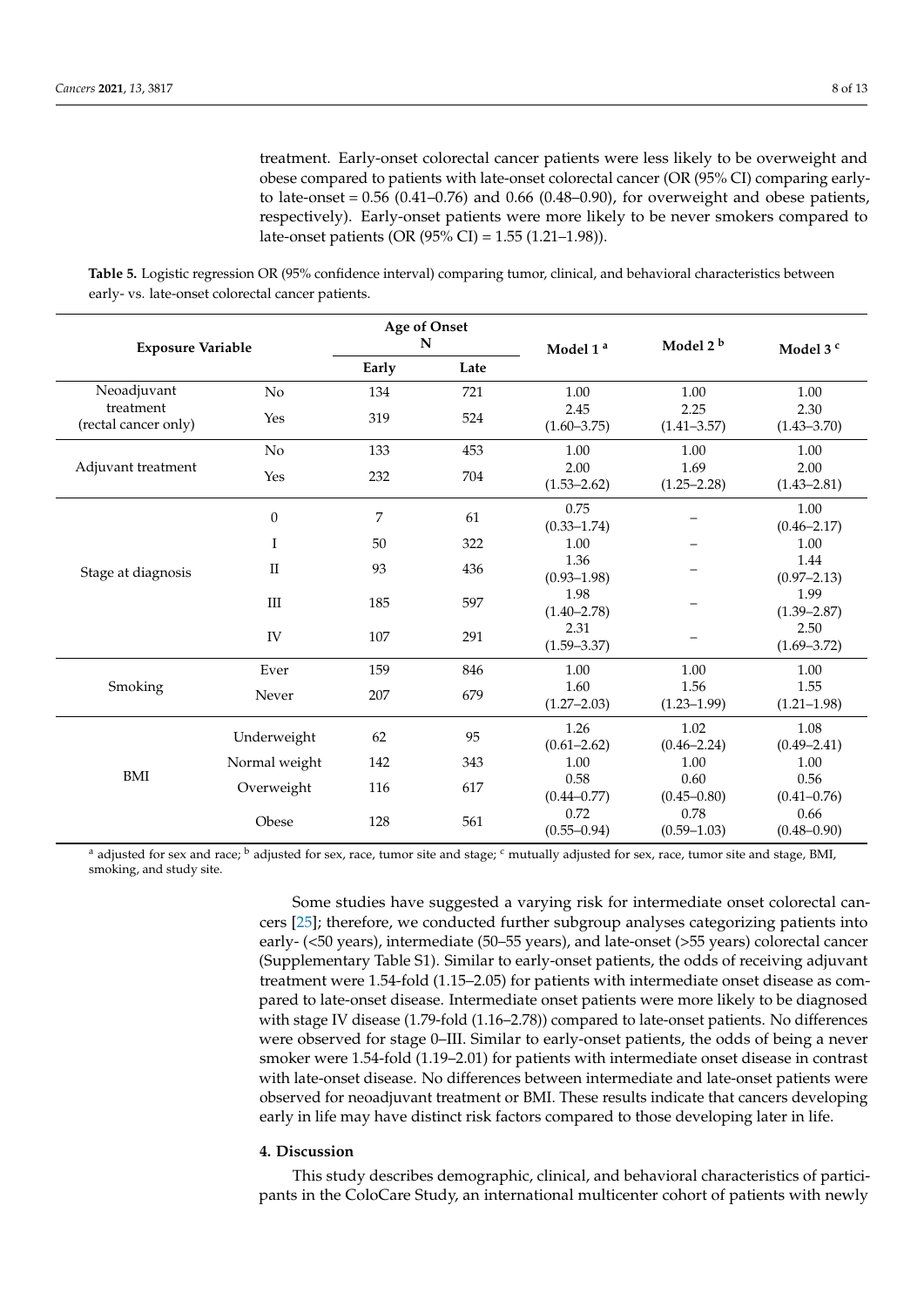diagnosed colorectal cancer. Patients with early-onset colorectal cancer were observed to be diagnosed at a higher stage compared to their late-onset counterparts. Additionally, regardless of stage at diagnosis and tumor site, early-onset patients were more likely to receive a more aggressive treatment regimen than the recommended standard of care compared to late-onset patients, e.g., stage I rectal cancer patients received neoadjuvant treatment when not indicated by National Comprehensive Cancer Network (NCCN) guidelines. Early-onset patients were generally "healthier" and were less likely to be smokers or overweight/obese.

The most recently updated colorectal cancer treatment guidelines from NCCN do not include different recommended regimens for early- vs. late-onset colorectal cancers [\[14\]](#page-11-10). Yet, it has been observed that early-onset patients are generally subjected to more aggressive treatment regimens [\[15–](#page-11-11)[18\]](#page-11-12). A large cohort study of 1424 patients with early-onset and 10,810 with late-onset colorectal cancer recently reported that 12% of patients with stage I colorectal cancer in their cohort received systemic treatments [\[15\]](#page-11-11), despite the fact that the NCCN guidelines do not recommend any systemic treatment for patients with stage I colorectal cancer [\[14\]](#page-11-10). This observation was also reported in other large populationbased studies [\[16](#page-11-15)[,18\]](#page-11-12). One study particularly observed a higher prescription of adjuvant chemotherapy among early-onset patients at all stages without gaining any survival benefit [\[16\]](#page-11-15). Results from our study support these observations and indicate that (1) early-onset patients—regardless of stage at diagnosis or tumor site—are more likely to receive systemic treatment, and (2) stage I rectal cancer patients seem to receive neoadjuvant and/or adjuvant treatment regardless of age of onset. Occasionally, multidisciplinary treatment teams espouse applications for neoadjuvant chemoradiation beyond locally advanced stage II and III rectal cancers. One such indication is for earlier stage (e.g., stage I, T2N0) distal rectal cancers for which response may increase the likelihood of sphincter preservation. Younger patients are often the ideal candidates for this approach due to multifactorial reasons, including aggressive interest in avoiding permanent colostomy, ability to tolerate multimodality therapy, and strong pre-existing baseline bowel function that would translate to acceptable function/continence following aggressive sphincter-preserving surgery. Systemic treatments, however, are highly toxic and may cause severe short- and long-term complications including cumulative neuropathy and liver toxicity [\[26\]](#page-12-2). Understanding patterns of treatments among this high-risk subgroup will aid further evaluation and appropriate adjustment of treatment guidelines.

Modifiable risk factors for early-onset colorectal cancer have yet to be established. Given the strong evidence for the obesity–colorectal cancer relationship, studies on colorectal cancer in young individuals have early on investigated the impact of obesity on the observed increased incidence in this population [\[10,](#page-11-16)[27\]](#page-12-3). To date, results remain limited and inconclusive. We observed a lower proportion of overweight and obese patients within our early-onset cancers compared to late-onset cancers. However, a recently published study comparing BMI of 269 patients with early-onset and 2809 with late-onset colorectal cancer did not support our findings, and reported similar BMI distributions in the early- and lateonset groups [\[10\]](#page-11-16). While BMI is an established risk factor for colorectal cancer overall, our data does not identify BMI as the driver for the increased incidence of early-onset colorectal cancer. Underlying reasons may be that BMI has been more strongly associated with colon cancer, and the observed association seems to be stronger for men than for women [\[28\]](#page-12-4).

Smoking has been strongly associated with increased overall colorectal cancer risk in previous studies [\[29,](#page-12-5)[30\]](#page-12-6). Zisman et al. observed that smokers were on average 5.2 years (95% CI: 4.9–5.5. years) younger at their colorectal cancer diagnosis than non-smokers. Two studies have investigated smoking as a driver for early-onset colorectal cancer [\[10](#page-11-16)[,31\]](#page-12-7). While one study did not observe differences in smoking behavior, a more recent study supports our findings of early-onset patients being less likely to be smokers [\[10](#page-11-16)[,31\]](#page-12-7). Taken together, our results suggest that the traditional risk factors for CRC such as BMI and smoking may not explain the recent increase in early-onset cancers, demonstrating the need to identify other risk factors that may explain this increasing trend of early-onset cancers.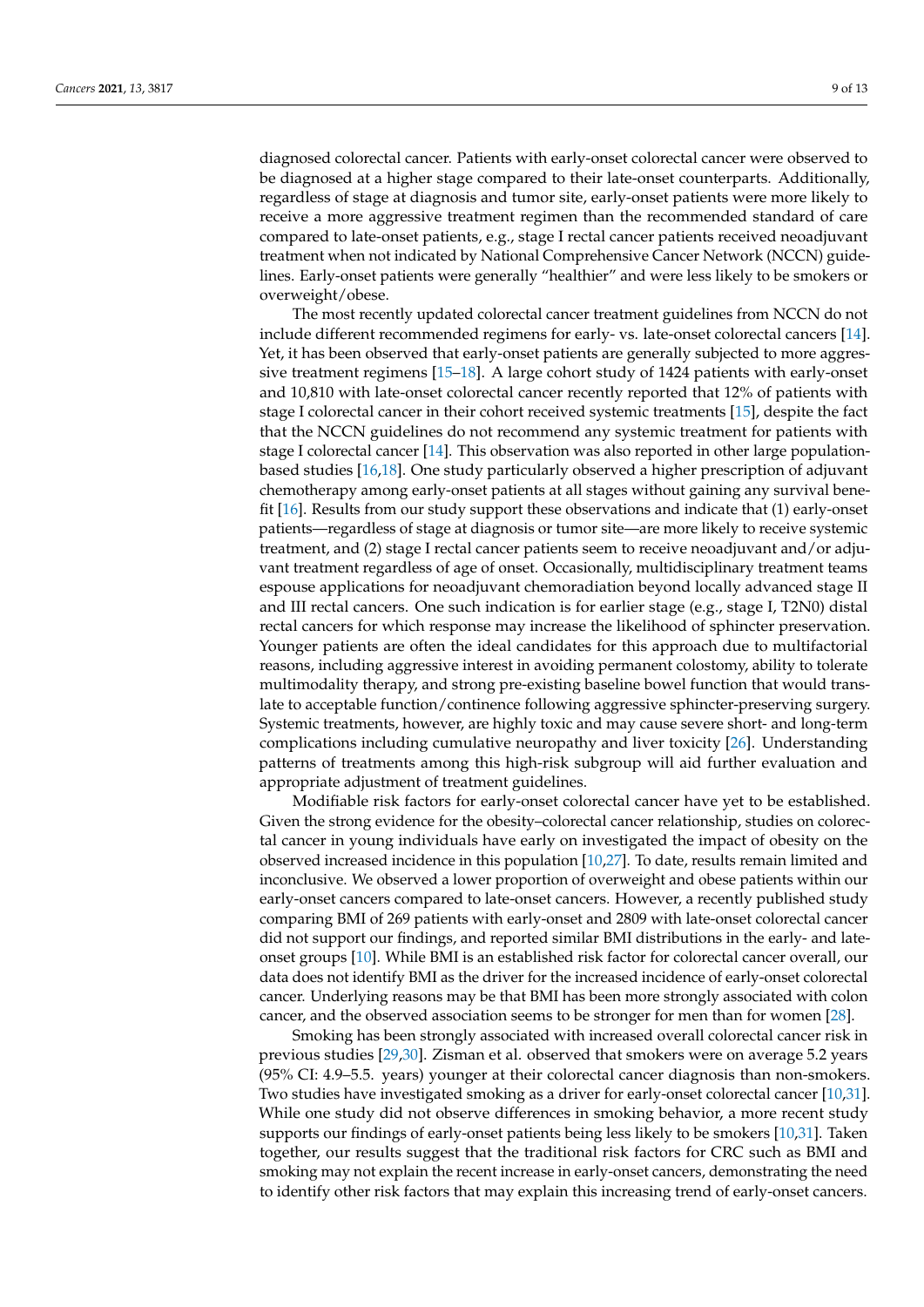The observed rise in the incidence of patients with early-onset colorectal cancer has been reported to be largely driven by rectal and left-sided colon cancers [\[4,](#page-11-2)[15\]](#page-11-11). Burnett-Hartman et al. reported a higher proportion of rectal cancers in patients under the age of 39 years [\[15\]](#page-11-11). However, underlying reasons for such an increase remain unknown. We did not observe such an increase in rectal cancers in younger patients in our cohort, although we observed a trend for a higher incidence of colon cancer among female early-onset patients.

Our results are aligned with previous studies reporting that patients with early-onset colorectal cancer are characterized by more advanced disease stage at diagnosis [\[4](#page-11-2)[,12](#page-11-8)[,32\]](#page-12-8). Delayed diagnosis or misdiagnosis with other related colorectal diseases in the younger population, no existing recommended guidelines for targeted screening, varying symptoms, as well as other unknown molecular factors are hypothesized to underlie this observation [\[4](#page-11-2)[,12](#page-11-8)[,32,](#page-12-8)[33\]](#page-12-9). Recently, societies, including the American Cancer Society and the USPSTF [\[6](#page-11-4)[,7\]](#page-11-5), updated their guidelines to lower the colorectal cancer screening initiation age to 45 years, which may help reduce the number of cases with advanced stage disease among the early-onset colorectal cancer population.

Compared to the general US population, our study population consisted of both a higher proportion of early-onset (21%) and rectal (47%) cancers, making the ColoCare Study cohort a great resource to study these high-risk subgroups. In comparison, out of the expected new patients with colorectal cancer in the US in 2020, approximately 12% will be early-onset, and 29% will be rectal cancers [\[34\]](#page-12-10). Our study population was largely recruited at National Comprehensive Cancer Centers and University clinics. Some of these specialized centers are more likely to treat referrals and complex surgeries, which may partly explain the higher proportion of rectal and early-onset patients in our cohort. In the US, on average, over 40% of individuals across all age groups are obese (BMI  $\geq$  30 kg/m<sup>2</sup>) [\[35\]](#page-12-11). Our study population had slightly lower rates of obesity for patients under and over the age of 50 years.

This study has several strengths and limitations. The ColoCare Study is an observational cohort and the reported associations may be influenced by unmeasured confounding. Our study population had a higher proportion of rectal and early-onset patients as compared to the general population, making it an ideal research environment to study these high-risk subgroups, including patients with early-onset cancer. Previous research assessing treatment differences by age of onset in patients with colorectal cancer were limited to data from the United States [\[9,](#page-11-17)[15,](#page-11-11)[33\]](#page-12-9); having an international study site is particularly unique to our cohort, and allows comparisons between treatment trends in patients with early-onset colorectal cancer. Tumor and clinical characteristics were abstracted from medical records, ensuring accurate classifications of the study population. Family history—as well as other molecular tumor features including MSI status, which have previously been associated with early-onset disease—could not be included in the present study due to pending medical chart abstractions on a larger proportion of our study participants. As smoking behavior is self-reported in the questionnaires, there may be misclassification of smoking status due to social desirability or recall bias.

### **5. Conclusions**

This study of a large prospectively followed colorectal cancer cohort revealed differences in stage at diagnosis and site, neo and adjuvant treatment, BMI, and smoking behavior among patients with early-onset colorectal cancer compared to late-onset patients. Studies comparing treatment differences in patients with early- and late-onset colorectal cancer are needed to test the risk-benefit of more aggressive treatment regimens for patients with early-onset colorectal cancer. Future research involving a more comprehensive assessment of newer modalities of tobacco use, including the use of e-cigarettes, are needed to completely understand the contribution of tobacco use to the recent increase of colorectal cancer in younger patients. More accurate assessments of body composition, including the proportion of visceral and subcutaneous adipose tissues, trends over time in body compo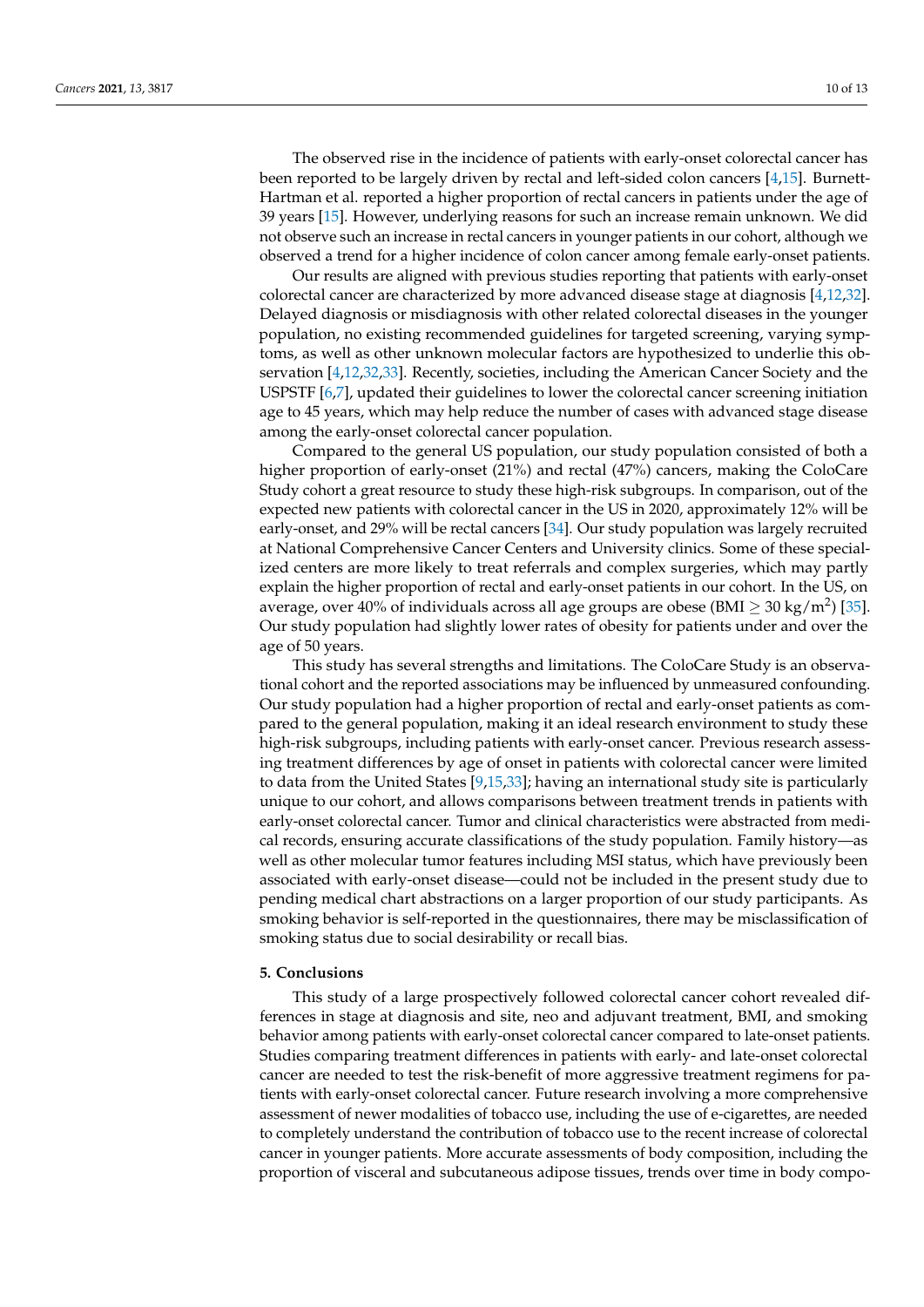sition measures, and childhood obesity and weight fluctuations should be considered over BMI when investigating the impact of obesity on early-onset colorectal cancer.

**Supplementary Materials:** The following are available online at [https://www.mdpi.com/article/10](https://www.mdpi.com/article/10.3390/cancers13153817/s1) [.3390/cancers13153817/s1,](https://www.mdpi.com/article/10.3390/cancers13153817/s1) Table S1: Logistic regression OR (95% confidence interval) comparing tumor, clinical, and behavioral characteristics between early- (≤50 years), intermediate (50–55 years), and late-onset ( $\geq$ 55 years) colorectal cancer patients.

**Author Contributions:** Conceptualization: C.H., D.S., S.H., J.O., C.M.U.; formal analysis: C.H., S.H., J.O., T.L., L.C.H., C.M.U.; investigation: C.H., S.H., C.M.U.; methodology: C.H., D.S., S.H., C.M.U., L.C.H., C.M.U.; writing—original draft preparation: C.H., J.C.F., S.H., C.M.U.; project administration: J.O., B.G., M.S., A.B.U., A.T.T., E.M.S., C.I.L., S.H., C.M.U.; funding acquisition: J.C.F., C.M.U., D.S., J.O., B.G., M.S., A.B.U., A.T.T., E.M.S., C.I.L., C.M.U.; writing—review and editing: D.S., J.O., L.C.H., A.R.P., C.L.S., B.P., L.L., J.N.C., M.B., S.F., J.S., S.D., D.C. (Domenico Coppola), D.M.H., Y.F.N., R.W.D., K.Z., Z.A.M., A.H., J.G., E.F., A.G., B.A.M., K.G.C., M.S.E.-M., N.H., J.M., M.M., C.B., D.C. (Deyali Chatterjee), M.S., S.A.C., U.W., W.M.G., P.D.L., R.W.D., M.K. (Mukta Krane), A.F., R.M., E.H., P.S., M.K. (Matthias Kloor), M.v.K.-D., J.N., H.-U.K., E.M.S., J.J., S.L.S., B.G., M.S., A.B.U., A.T.T., E.M.S., C.I.L., C.M.U., D.R., E.S. All authors have read and agreed to the published version of the manuscript.

**Funding:** Hardikar, Ulrich, Ose, Siegel, Toriola, Colditz, Li, Figueiredo are supported by U01206110. Hardikar is funded by K07 222060. Ulrich and Ose, and C. Himbert are funded by the Huntsman Cancer Foundation and R01 CA189184, R01 CA207371. Ulrich is also funded by P30 CA042014. C.Himbert is funded by R01 CA211705 and the Stiftung LebensBlicke. Gigic is funded by the Lackas Foundation, the ERA-NET on Translational Cancer Research (TRANSCAN) project 01KT1503, R01 CA189184, and the Stiftung Lebensblicke. Dr. Grady is funded by the Fred Hutchinson Cancer Research Center, the Seattle Translational Tumor Research Program, the Cottrell Family, and P30CA015704, U01CA152756, R01CA194663, and R01CA220004. Dr. Siegel is funded by the Florida Department of Health Bankhead Coley New Investigator Award (09BN-13) and R01 CA189184, R01 CA207371. ColoCare Moffitt has been supported in part by P30 CA076292. Toriola and Colditz are also supported by P30 CA091842.

**Institutional Review Board Statement:** The study was conducted according to the guidelines of the Declaration of Helsinki, and approved by the Institutional Review Boards of Fred Hutchinson Cancer Center (6407, 18 October 2006), Moffitt Cancer Center (USF 104189, 20 October 2009), University of Tennessee (16-04626-FB, 23 September 2016), Washington University School of Medicine (201610032, 18 October 2006), University of Utah (IRB\_00077147, 20 May 2015), Cedars Sinai Center (Pro00046423, 1 December 2016), and University of Heidelberg (310/2001, 5 May 2010).

**Informed Consent Statement:** Informed consent was obtained from all subjects involved in the study.

**Data Availability Statement:** The data presented in this study are available in this article (and Supplementary Materials).

**Acknowledgments:** The authors thank all ColoCare Study participants and the ColoCare Study teams as multiple locations, specifically: Fred Hutchinson Cancer Research Center: George Mc-Donald, Karen Makar, Meredith Hullar, Chris Velicer, and also Kathy Vickers, and Shannon Rush. National Center for Tumor Diseases and University Hospital of Heidelberg: Petra Schrotz-King, Clare Abbenhardt-Martin, Nina Habermann, Dominique Scherer, Robert W. Owen, Romy Kirsten, Peter Schirmacher, Esther Herpel, Magnus von Knebel Doeberitz, Matthias Kloor, Hans-Ulrich Kauczor, Johanna Nattenmüller, Nikolaus Becker, Hermann Brenner, Jenny Chang-Claude, Michael Hoffmeister, Stephanie Skender, Werner Diehl, and also Susanne Jakob, Judith Kammer, Lin Zielske, Anett Brendel, Marita Wenzel, Renate Skatula, Rifraz Farook, and Torsten Kölsch. Huntsman Cancer Institute: John Weis, Ute Gawlick, Mark Lewis, June Round, Zac Stephenson, James Cox, Chris Fillmore, Kenneth Boucher, and also Debra Ma, Samir Courdy, Therese Berry, Karen Salas, Anjelica Ashworth, Christy Warby, Bailee Rushton, Darren Walker, and Marissa Grande. Moffitt Cancer Center: Paul Jacobsen, Christine Pierce, Heather Jim and also Gazelle Rouhani, Maria Gomez, Kristen Maddox, Amanda DeRenzis, Gillian Trujillo, Amanda Bloomer, Paige Parkinson, Bianca Nguyen, Alina Hoehn, Bridget Riggs. Cedars-Sinai Medical Center: Phillip Fleshner, Solomon Hamburg, David Magner, Sepehr Rokhsar, Samuel Klempner, Joshua Ellenhorn, Thomas Sokol, Eiman Firoozmand, and also Julissa Ramirez, Sarah Villeda, Cindy Miao, Blair Carnes, Dogra Khushi, Carissa Huynh, and Nathalie Nguyen. Washington University School of Medicine: Matthew G. Mutch, Cory Bernadt, and also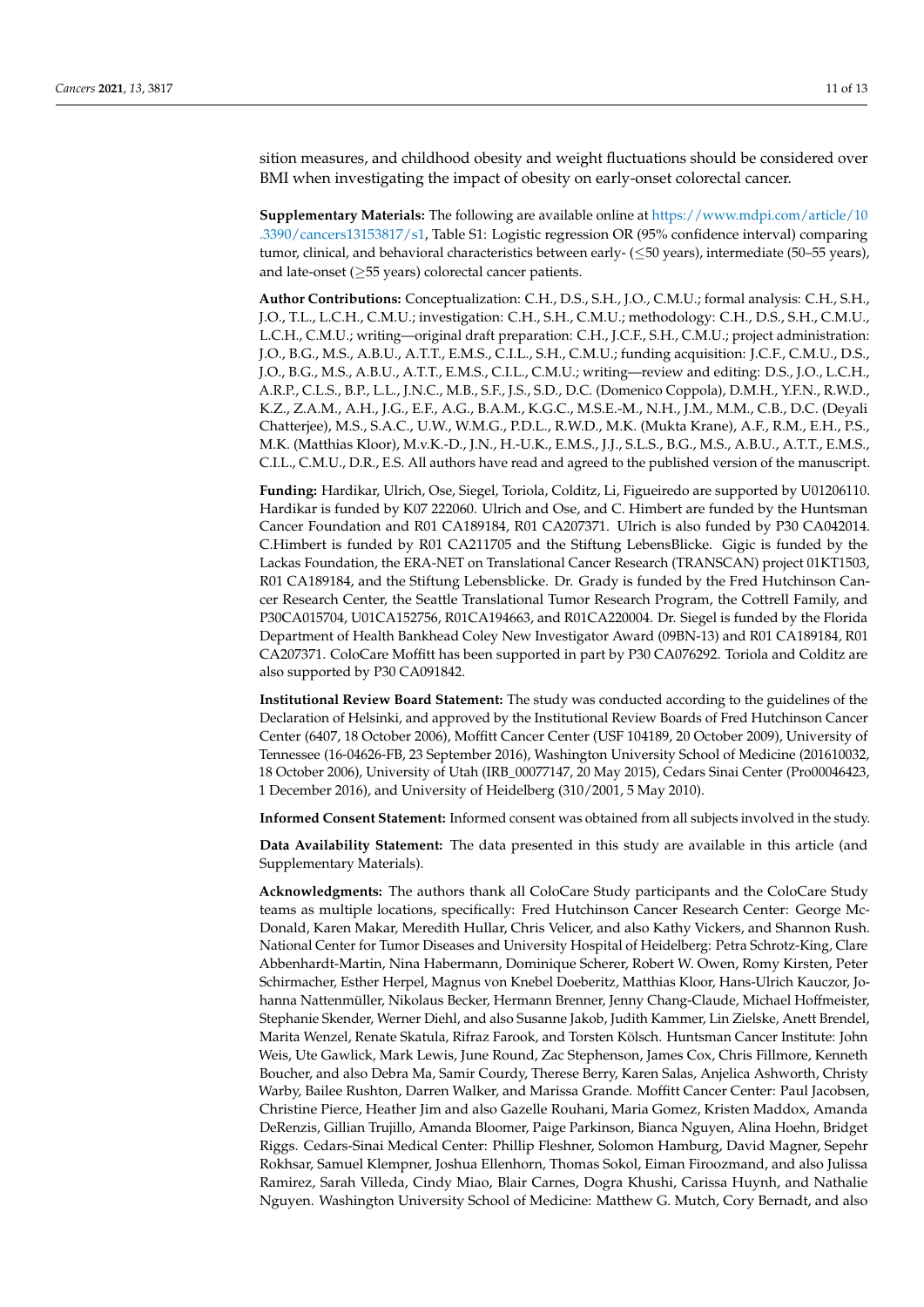Sonya Izadi, Michelle Sperry, June Smith, and Esinam Wash. Center for Cancer Research, Memphis: Scott Daugherty, Holly Hilsenbeck, Thomas O'Brien, Leah Hendrick, and also Nuzhat Ali, Meghana Karchi, and Demi Ajidhahun.

**Conflicts of Interest:** As Cancer Center Director, C.M.U. has oversight over research funded by several pharmaceutical companies, but has not received funding directly herself. Other authors have no conflict of interest.

# **References**

- <span id="page-11-0"></span>1. Murphy, C.C.; Singal, A.G.; Baron, J.A.; Sandler, R.S. Decrease in Incidence of Young-Onset Colorectal Cancer Before Recent Increase. *Gastroenterology* **2018**, *155*, 1716–1719.e4. [\[CrossRef\]](http://doi.org/10.1053/j.gastro.2018.07.045)
- 2. Siegel, R.L.; Fedewa, S.A.; Anderson, W.F.; Miller, K.D.; Ma, J.; Rosenberg, P.S.; Jemal, A. Colorectal Cancer Incidence Patterns in the United States, 1974–2013. *J. Natl. Cancer Inst.* **2017**, *109*. [\[CrossRef\]](http://doi.org/10.1093/jnci/djw322) [\[PubMed\]](http://www.ncbi.nlm.nih.gov/pubmed/28376186)
- <span id="page-11-1"></span>3. Abualkhair, W.H.; Zhou, M.; Ahnen, D.; Yu, Q.; Wu, X.C.; Karlitz, J.J. Trends in Incidence of Early-Onset Colorectal Cancer in the United States Among Those Approaching Screening Age. *JAMA Netw. Open* **2020**, *3*, e1920407. [\[CrossRef\]](http://doi.org/10.1001/jamanetworkopen.2019.20407) [\[PubMed\]](http://www.ncbi.nlm.nih.gov/pubmed/32003823)
- <span id="page-11-2"></span>4. Mauri, G.; Sartore-Bianchi, A.; Russo, A.G.; Marsoni, S.; Bardelli, A.; Siena, S. Early-onset colorectal cancer in young individuals. *Mol. Oncol.* **2019**, *13*, 109–131. [\[CrossRef\]](http://doi.org/10.1002/1878-0261.12417) [\[PubMed\]](http://www.ncbi.nlm.nih.gov/pubmed/30520562)
- <span id="page-11-3"></span>5. Bailey, C.E.; Hu, C.Y.; You, Y.N.; Bednarski, B.K.; Rodriguez-Bigas, M.A.; Skibber, J.M.; Cantor, S.B.; Chang, G.J. Increasing disparities in the age-related incidences of colon and rectal cancers in the United States, 1975–2010. *JAMA Surg.* **2015**, *150*, 17–22. [\[CrossRef\]](http://doi.org/10.1001/jamasurg.2014.1756)
- <span id="page-11-4"></span>6. Wolf, A.M.D.; Fontham, E.T.H.; Church, T.R.; Flowers, C.R.; Guerra, C.E.; LaMonte, S.J.; Etzioni, R.; McKenna, M.T.; Oeffinger, K.C.; Shih, Y.T.; et al. Colorectal cancer screening for average-risk adults: 2018 guideline update from the American Cancer Society. *CA Cancer J. Clin.* **2018**, *68*, 250–281. [\[CrossRef\]](http://doi.org/10.3322/caac.21457)
- <span id="page-11-5"></span>7. U.S. Preventive Services Task Force. U.S. Preventive Services Task Force Issues Draft Recommendation on Screening for Colorectal Cancer. 2020. Available online: <https://uspreventiveservicestaskforce.org/uspstf/recommendation/colorectal-cancer-screening> (accessed on 5 July 2021).
- <span id="page-11-6"></span>8. World Cancer Research Fund. Diet, Nutrition, Physical Activity and Colorectal Cancer; American Institute for Cancer Research. 2018. Available online: <https://www.wcrf.org/wp-content/uploads/2021/02/Colorectal-cancer-report.pdf> (accessed on 5 July 2021).
- <span id="page-11-17"></span>9. Low, E.E.; Demb, J.; Liu, L.; Earles, A.; Bustamante, R.; Williams, C.D.; Provenzale, D.; Kaltenbach, T.; Gawron, A.J.; Martinez, M.E.; et al. Risk Factors for Early-Onset Colorectal Cancer. *Gastroenterology* **2020**, *159*, 492–501.e7. [\[CrossRef\]](http://doi.org/10.1053/j.gastro.2020.01.004)
- <span id="page-11-16"></span>10. Gausman, V.; Dornblaser, D.; Anand, S.; Hayes, R.B.; O'Connell, K.; Du, M.; Liang, P.S. Risk Factors Associated With Early-Onset Colorectal Cancer. *Clin. Gastroenterol. Hepatol.* **2020**, *18*, 2752–2759.e2752. [\[CrossRef\]](http://doi.org/10.1016/j.cgh.2019.10.009)
- <span id="page-11-7"></span>11. Syed, A.R.; Thakkar, P.; Horne, Z.D.; Abdul-Baki, H.; Kochhar, G.; Farah, K.; Thakkar, S. Old vs. new: Risk factors predicting early onset colorectal cancer. *World J. Gastrointest. Oncol.* **2019**, *11*, 1011–1020. [\[CrossRef\]](http://doi.org/10.4251/wjgo.v11.i11.1011)
- <span id="page-11-8"></span>12. Hofseth, L.J.; Hebert, J.R.; Chanda, A.; Chen, H.; Love, B.L.; Pena, M.M.; Murphy, E.A.; Sajish, M.; Sheth, A.; Buckhaults, P.J.; et al. Early-onset colorectal cancer: Initial clues and current views. *Nat. Rev. Gastroenterol. Hepatol.* **2020**, *17*, 352–364. [\[CrossRef\]](http://doi.org/10.1038/s41575-019-0253-4) [\[PubMed\]](http://www.ncbi.nlm.nih.gov/pubmed/32086499)
- <span id="page-11-9"></span>13. Holowatyj, A.N.; Gigic, B.; Herpel, E.; Scalbert, A.; Schneider, M.; Ulrich, C.M. Distinct Molecular Phenotype of Sporadic Colorectal Cancers Among Young Patients Based on Multiomics Analysis. *Gastroenterology* **2020**, *158*, 1155–1158.e2. [\[CrossRef\]](http://doi.org/10.1053/j.gastro.2019.11.012)
- <span id="page-11-10"></span>14. Benson, A.B., 3rd.; Venook, A.P.; Cederquist, L.; Chan, E.; Chen, Y.J.; Cooper, H.S.; Deming, D.; Engstrom, P.F.; Enzinger, P.C.; Fichera, A.; et al. Colon Cancer, Version 1.2017, NCCN Clinical Practice Guidelines in Oncology. *J. Natl. Compr. Cancer Netw. JNCCN* **2017**, *15*, 370–398. [\[CrossRef\]](http://doi.org/10.6004/jnccn.2017.0036)
- <span id="page-11-11"></span>15. Burnett-Hartman, A.N.; Powers, J.D.; Chubak, J.; Corley, D.A.; Ghai, N.R.; McMullen, C.K.; Pawloski, P.A.; Sterrett, A.T.; Feigelson, H.S. Treatment patterns and survival differ between early-onset and late-onset colorectal cancer patients: The patient outcomes to advance learning network. *Cancer Causes Control* **2019**, *30*, 747–755. [\[CrossRef\]](http://doi.org/10.1007/s10552-019-01181-3)
- <span id="page-11-15"></span>16. Kneuertz, P.J.; Chang, G.J.; Hu, C.Y.; Rodriguez-Bigas, M.A.; Eng, C.; Vilar, E.; Skibber, J.M.; Feig, B.W.; Cormier, J.N.; You, Y.N. Overtreatment of young adults with colon cancer: More intense treatments with unmatched survival gains. *JAMA Surg.* **2015**, *150*, 402–409. [\[CrossRef\]](http://doi.org/10.1001/jamasurg.2014.3572)
- 17. Kolarich, A.; George, T.J., Jr.; Hughes, S.J.; Delitto, D.; Allegra, C.J.; Hall, W.A.; Chang, G.J.; Tan, S.A.; Shaw, C.M.; Iqbal, A. Rectal cancer patients younger than 50 years lack a survival benefit from NCCN guideline-directed treatment for stage II and III disease. *Cancer* **2018**, *124*, 3510–3519. [\[CrossRef\]](http://doi.org/10.1002/cncr.31527) [\[PubMed\]](http://www.ncbi.nlm.nih.gov/pubmed/29984547)
- <span id="page-11-12"></span>18. Abdelsattar, Z.M.; Wong, S.L.; Regenbogen, S.E.; Jomaa, D.M.; Hardiman, K.M.; Hendren, S. Colorectal cancer outcomes and treatment patterns in patients too young for average-risk screening. *Cancer* **2016**, *122*, 929–934. [\[CrossRef\]](http://doi.org/10.1002/cncr.29716)
- <span id="page-11-13"></span>19. Cheng, E.; Blackburn, H.N.; Ng, K.; Spiegelman, D.; Irwin, M.L.; Ma, X.; Gross, C.P.; Tabung, F.K.; Giovannucci, E.L.; Kunz, P.L.; et al. Analysis of Survival Among Adults with Early-Onset Colorectal Cancer in the National Cancer Database. *JAMA Netw. Open* **2021**, *4*, e2112539. [\[CrossRef\]](http://doi.org/10.1001/jamanetworkopen.2021.12539) [\[PubMed\]](http://www.ncbi.nlm.nih.gov/pubmed/34132794)
- <span id="page-11-14"></span>20. Ulrich, C.M.; Gigic, B.; Böhm, J.; Ose, J.; Viskochil, R.; Schneider, M.; Colditz, G.A.; Figueiredo, J.C.; Grady, W.M.; Li, C.I.; et al. The ColoCare Study: A Paradigm of Transdisciplinary Science in Colorectal Cancer Outcomes. *Cancer Epidemiol. Biomark. Prev.* **2019**, *28*, 591–601. [\[CrossRef\]](http://doi.org/10.1158/1055-9965.EPI-18-0773) [\[PubMed\]](http://www.ncbi.nlm.nih.gov/pubmed/30523039)